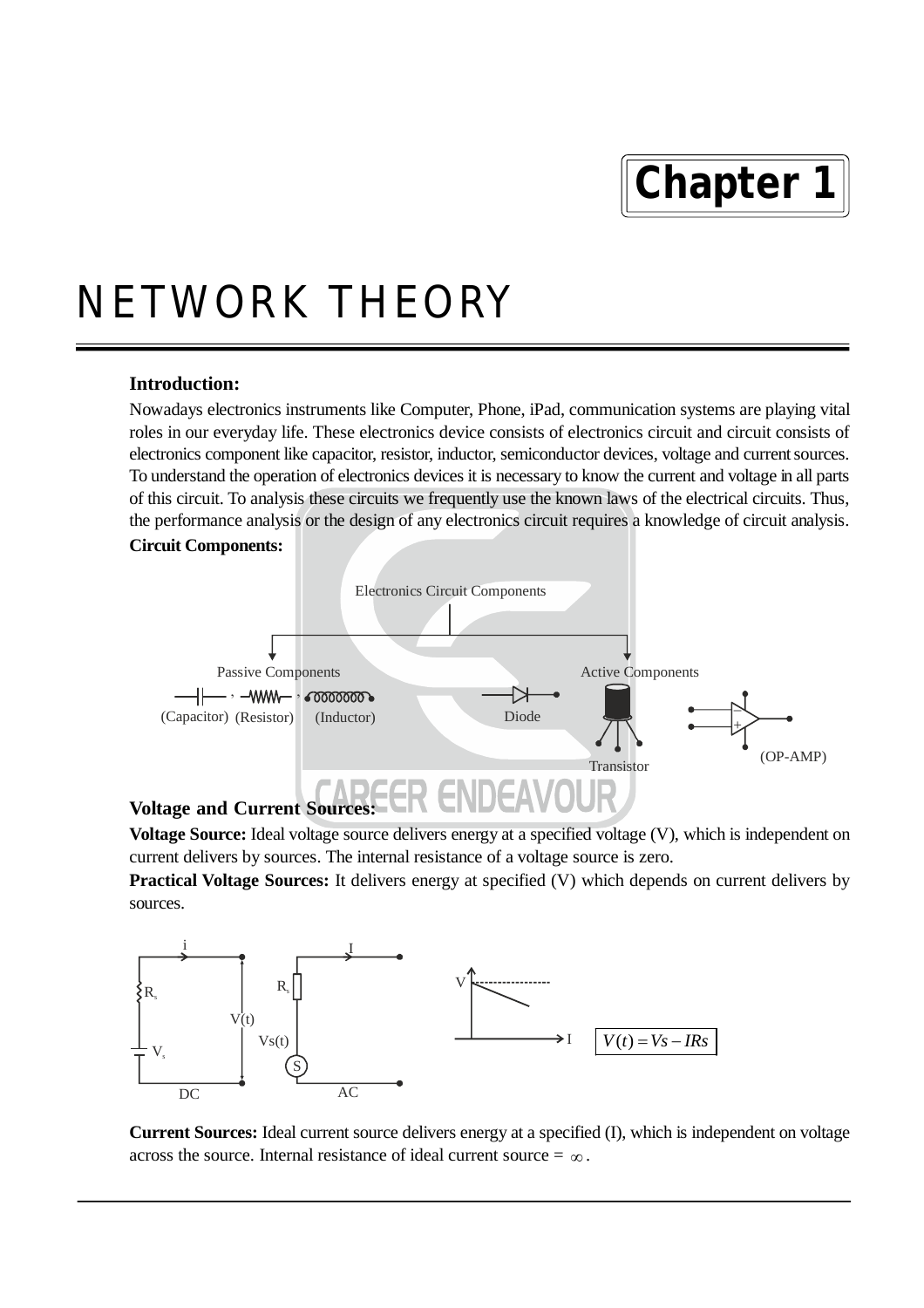

**Practical Current Sources:** Practical current sources delivers energy at specified current I, which is dependent on voltage across the source. In real time system current source does not exist.



### **Network definitions:**

**Circuit** : A circuit may be defined as a complete path for electric current flow.

**Branch :** A group of circuit components having two terminals is called a branch.

**Loop :** A loop is any closed path formed by a number of branches in a circuit.

**Node :** A node is simply a common point where two or more than two components meet.

**Short Circuit:** If any two terminals of a network are connected by a wire of almost zero resistance, then the terminal are said to be short circuited.

**Open Circuit:** If the connected path between the terminals is made open then the terminals are said to be open circuited.



### **Kirchhoff's current law:**

The algebraic sum of the currents meeting at a junction point in a network is zero.

$$
\sum_{i=1}^n I_i = 0
$$

So, applying KCL at the node, we can write,

 $-I_1 + I_2 + I_3 - I_4 + I_5 = 0$ 



When current enter into the junction we will take it as negative and when current flow out from the junction, we take it as a positive current.